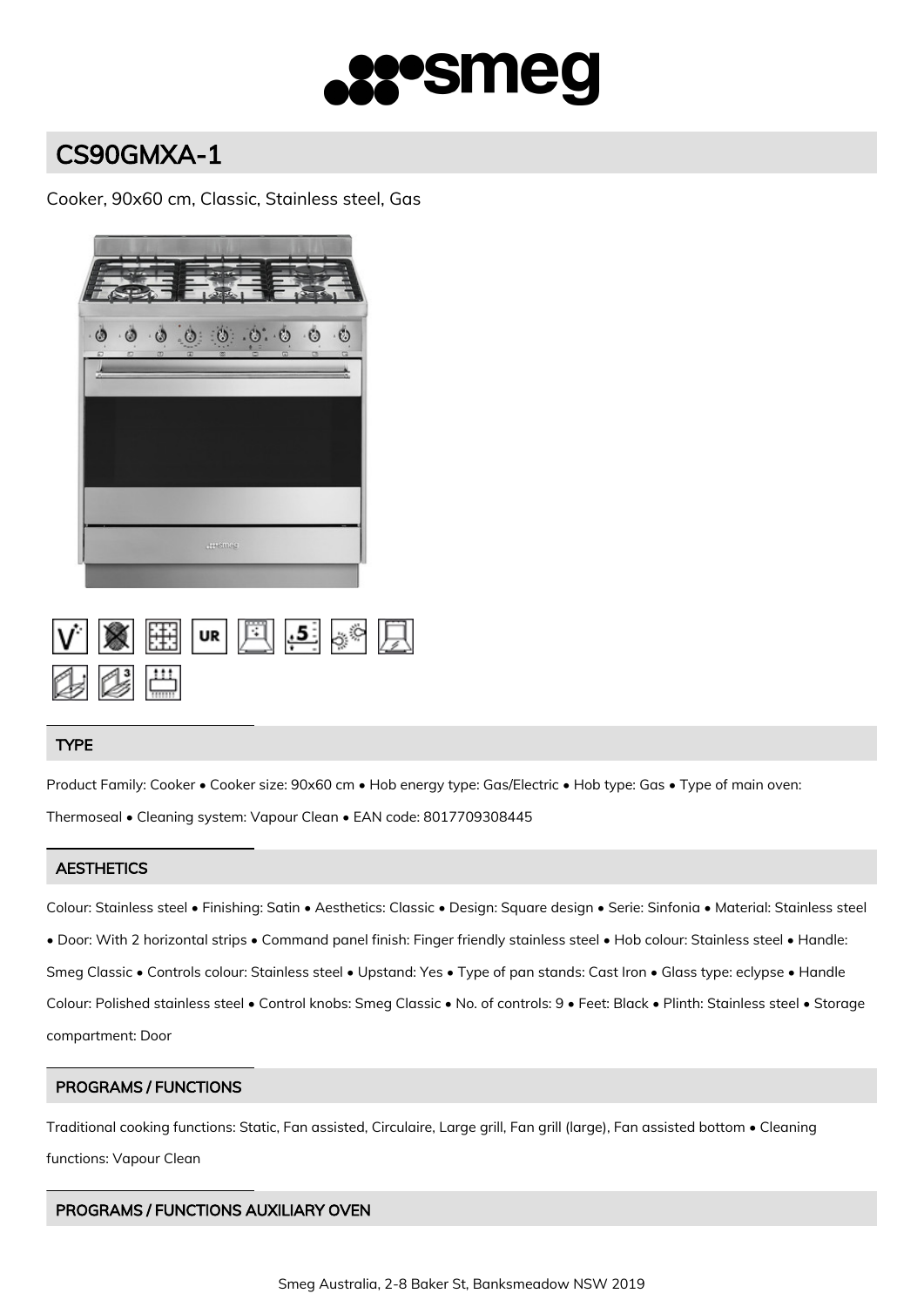## HOB OPTIONS

#### OPTIONS MAIN OVEN

End of cooking acoustic alarm: Yes • Minimum Temperature: 50 °C • Maximum temperature: 260 °C

## HOB TECHNICAL FEATURES

Total no. of cook zones: 6 • 1st zone position: Front left • 2nd zone position: Rear left • 3rd zone position: Front centre • 4th zone position: Rear centre • 5th zone position: Front right • 6th zone position: Rear right • 1st zone type: Gas - 2UR (dual) • 2nd zone type: Gas - AUX • 3rd zone type: Gas - AUX • 4th zone type: Gas - Semi Rapid • 5th zone type: Gas - Semi Rapid • 6th zone type: Gas - Rapid • 1st zone power: 4.20 kW • 2nd zone power: 1.00 kW • 3rd zone power: 1.00 kW • 4th zone power: 1.80 kW • 5th zone power: 1.80 kW • 6th zone power: 2.90 kW • Type of gas burners: Standard • Burner caps: Matt black enamelled • Automatic electronic ignition: Yes • Gas safety valves: Yes

#### MAIN OVEN TECHNICAL FEATURES

Cavity material: Ever Clean enamel • No. of shelves: 5 • Type of shelves: Metal racks • No. of lights: 2 • Light type: Halogen • Light Power: 40 W • Fan number: 2 • Cooking time setting: Minute minder • Door opening: Flap down • Light when oven door is open: Yes • Removable door: Yes • Full glass inner door: Yes • Removable inner door: Yes • Total no. of door glasses: 3 • No.of thermo-reflective door glasses: 2 • Safety Thermostat: Yes • Cooling system: Tangential • Grill type: Electric • Grill elememt: 1700 W • Large grill - Power: 2900 W • Lower heating element power: 1700 W • Upper heating element - Power: 1200 W • Circular heating element - Power: 2 x 1550 W • Temperature control: Electro-mechanical

# SECOND OVEN TECHNICAL FEATURES

## THIRD OVEN TECHNICAL FEATURES

## PERFORMANCE / ENERGY LABEL

## ELECTRICAL CONNECTION

Electrical connection rating: 3200 W • Voltage: 220-240 V • Frequency: 50/60 Hz • Power supply cable length: 120 cm

## GAS CONNECTION

Gas connection rating (W): 14388.9 W • Gas Type: G20 Natural gas

## LOGISTIC INFORMATION

Width (mm): 900 mm • Product Height (mm): 900 mm • Depth (mm): 600 mm • Gross weight (kg): 86.200 kg • Net weight (kg):

74.600 kg

#### NO LONGER IN USE